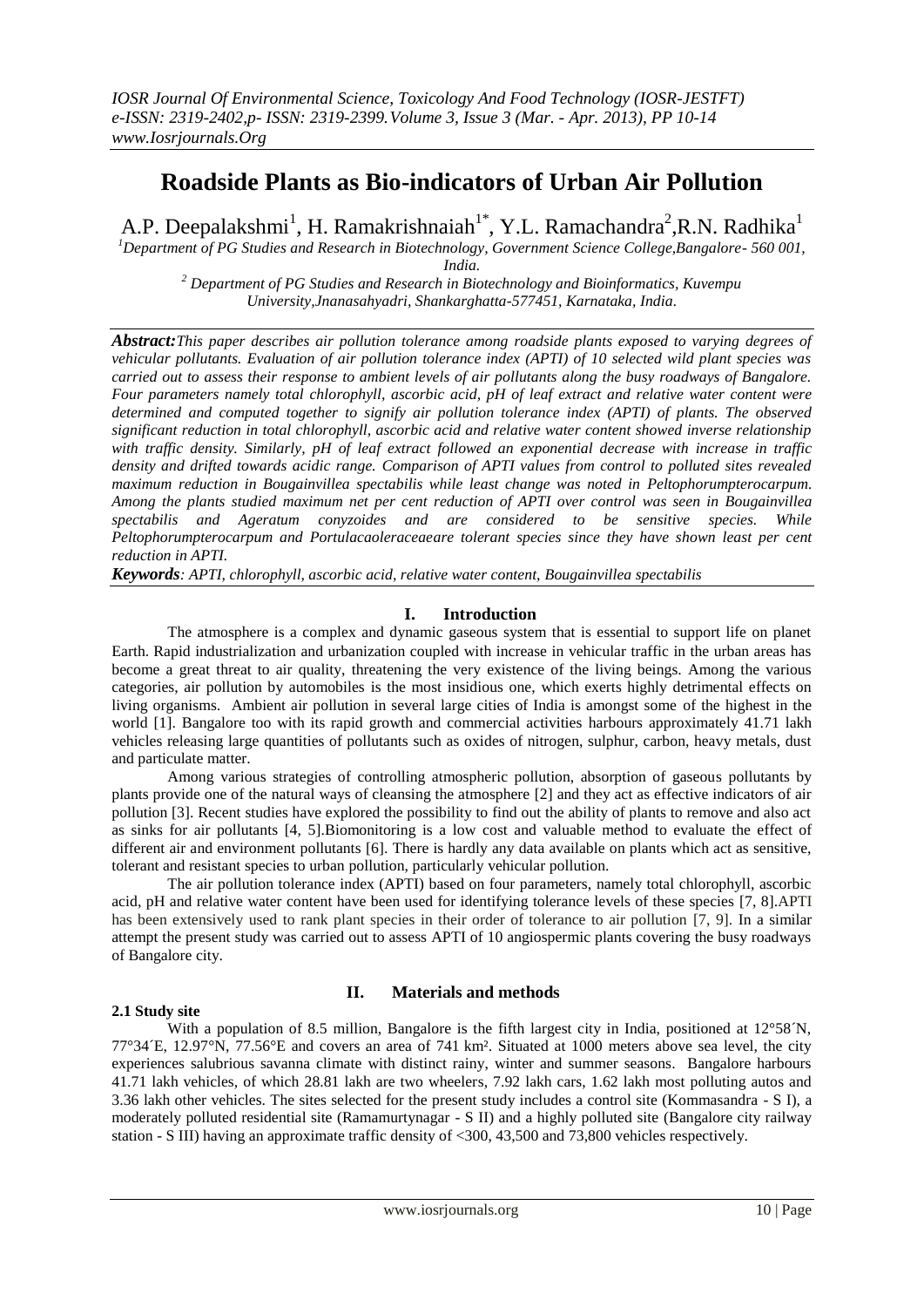## **2.2 Plants**

The plant species selected for the present study are Species Family *Ageratum conyzoides*L.Asteraceae *Bambusabambos*L. VossPoaceae *Bougainvillea spectabilis*Comm. Ex. Juss.Nyctaginaceae *Cynodondactylon*L. Pers.Poaceae *Ficusreligiosa*L.Moraceae *Mangiferaindica*L.Anacardiaceae *Peltophorumpterocarpum*DC. K. HeyneFabaceae *Portulacaoleraceae*L.Portulacaeae *Ricinuscommunis*L.Euphorbiaceae *Terminaliacatappa*L.Combretaceae

Fresh leaf samples of these plants were collected and analysed for the following parameters.

## **2.3. Total chlorophyll**

The total chlorophyll was estimated principally by the method of Arnon [10]. One gram fresh leaf was macerated with 80% (v/v) chilled acetone and a pinch of magnesium carbonate in a prechilled pestle and mortar. The extract was centrifuged at 2500 rpm for 10 minutes. The process was repeated till the extract becomes colourless and the extracts were pooled and the volume was made up to 15mL. All operations were carried in the ice bath under dark condition. The absorbance was measured at 645, 663 and 750nm using UV-visible spectrophotometer.

 $TCh = 20.2(A_{645})+8.02(A_{663})xV/(1000x W)$ Where, TCh= Total chlorophyll in mgg<sup>-1</sup>  $A_{645}$  = Absorbance at 645nm minus the absorbance at 750nm A663=Absorbance at 663nm minus the absorbance at 750nm  $V = Total volume of the extract in mL$  $W = Weight of the sample in g$ 

#### **2.4. Ascorbic acid**

One gram fresh leaf was homogenized in 4mL of freshly prepared oxalic acid (0.4% w/v), filtered and centrifuged at 1000 rpm for 20 minutes. Final volume was made up to 10mL using oxalic acid. About 5mL of the extract was titrated against standardized 2,6-dichlorophenol-indophenol [11].

 $AA = IxSxD/Ax1/W$ 

Where,

 $AA = Ascorbic acid in meg<sup>-1</sup>$ 

 $I = mL$  of indophenol used for titration

 $S = mg$  of ascorbic acid reacting with 1mL indophenol

 $D =$  total volume of the extract in mL

 $A =$  Aliquot titrated in mL

 $W = Weight of the sample in g$ 

#### **2.5. Relative Water Content**

The fresh weight of the leaves was determined and immersed in water over night. Turgid weights of the leaves were measured after blotting the leaves. The leaves were dried overnight in an oven at 80°C and the dry weight was determined [12].

 $RWC = (F-D/T-D)x100$ Where, RWC = Relative water content in %

 $F =$  Fresh weight in g

 $T = Turgid weight in g$ 

 $D = Dry$  weight in g

# **2.6. pH of the leaf samples**

Five grams of fresh leaves were homogenized in 10mL deionised water. This was filtered and the pH of the leaf extract was determined after calibrating pH meter using buffer solution [12].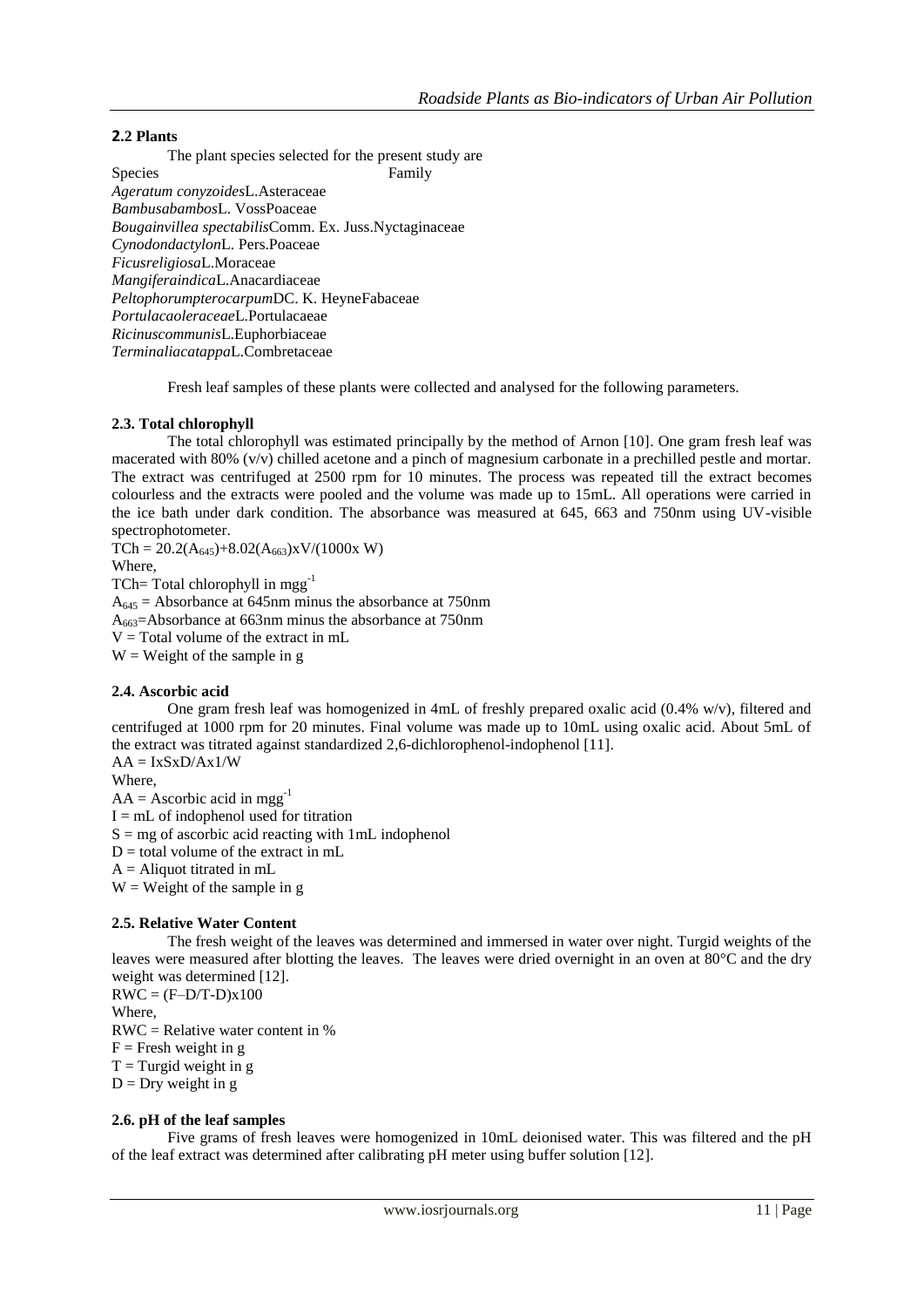## **2.7. APTI**

The air pollution tolerance indices were determined following the method of Singh and Rao [7].  $APTI = AA(TCh+pH)+RWC/10$ Where,

 $APTI = Air$  pollution tolerance index  $AA =$  ascorbic acid content in mgg<sup>-1</sup>  $TCh = total chlorophyll in mag^{-1}$ pH = pH of leaf extract

RWC = relative water content in %

#### **III. Results and Discussion**

The results of analysis of total chlorophyll and ascorbic acid are presented in table 1and pH of leaf extract and relative water content table 2.

#### **3.1. Total chlorophyll**

The concentration of total chlorophyll decreased in all the species growing at polluted sites when compared to the controls, with maximum reduction at S III which harbours highest vehicular density. Maximum total chlorophyll reduction was seen in *Bougainvillea spectabilis*and *Portulacaoleraceae,*moderate reduction in *Peltophorumpterocarpum*, *Ricinuscommunis* and *Ficusreligiosa,*while minimum reduction was observed in *Mangiferaindica, Bambusabambos*and*Cynodondactylon.* Since chlorophylls are the chief photosynthetic pigments, their content signifies growth and development of biomass and overall health status of plants. Decrease in chlorophyll content has been suggested as an indicator of  $SO<sub>2</sub>$  pollution. High amount of gaseous  $SO_2$  causes destruction of chlorophyll and that might be due to the replacement of  $Mg^{++}$  by two hydrogen atoms and degradation of chlorophyll molecules to phaeophytin [13]. A considerable loss of total chlorophyll in the plants exposed to pollutants supports the argument that the chloroplast is the primary site of attack by air pollutants such as SPM,  $SO_2$  and  $NO_x$  [5]. Pollutants such as  $SO_2$ ,  $NO_2$  and  $O_3$  cause damage to membranes and associated molecules including chlorophyll pigments [14].

|                  | Total chlorophyll $(mgg^{-1})$ |                   |                   | Ascorbic acid $(mgg^{-1})$ |                   |                   |
|------------------|--------------------------------|-------------------|-------------------|----------------------------|-------------------|-------------------|
| Plants           | S I                            | S II              | S III             | S I                        | S II              | S III             |
| A.conyzoides     | $2.443 \pm 0.023$              | 1.823±0.260       | $1.643\pm0.296$   | $0.263 \pm 0.291$          | $0.216 \pm 0.092$ | $0.142 \pm 0.208$ |
| <b>B.</b> bambos | $1.991 \pm 0.156$              | $1.610\pm0.301$   | 1.382±0.316       | $0.111 \pm 0.256$          | $0.098 \pm 0.276$ | $0.093 \pm 0.104$ |
| B. spectabilis   | $2.901 \pm 0.347$              | $1.899 \pm 0.098$ | $1.544 \pm 0.089$ | $0.433 \pm 0.333$          | $0.311 \pm 0.198$ | $0.081 \pm 0.273$ |
| C.dactylon       | $2.050\pm0.256$                | 1.523±0.125       | $1.401 \pm 0.059$ | $0.158 \pm 0.089$          | $0.121 \pm 0.387$ | $0.101 \pm 0.124$ |
| F.religiosa      | $2.512 \pm 0.176$              | 1.645±0.287       | 1.584±0.138       | $0.150 \pm 0.302$          | $0.102 \pm 0.207$ | $0.083 \pm 0.242$ |
| M.indica         | $2.822 \pm 0.067$              | $2.237 \pm 0.311$ | $2.086 \pm 0.207$ | $0.210 \pm 0.099$          | $0.189 \pm 0.088$ | $0.159 \pm 0.255$ |
| P.pterocarpum    | $2.527 \pm 0.219$              | $1.664\pm0.200$   | 1.512±0.273       | $0.222 \pm 0.103$          | $0.198 \pm 0.276$ | $0.142 \pm 0.087$ |
| P.oleraceae      | 2.926±0.311                    | 2.086±0.291       | $1.635 \pm 0.345$ | $0.197 + 0.168$            | $0.148 \pm 0.157$ | $0.132 \pm 0.182$ |
| R.communis       | $2.323 \pm 0.249$              | 2.088±0.089       | 1.403±0.301       | $0.261 \pm 0.298$          | $0.255 \pm 0.298$ | $0.232 \pm 0.076$ |
| T.catappa        | $2.401 \pm 0.110$              | 1.895±0.196       | $1.601 \pm 0.204$ | $0.116 \pm 0.345$          | $0.102 \pm 0.289$ | $0.093 \pm 0.156$ |

 $n=15$ 

Table 2:Mean concentration of pH of leaf extracts and relative water content of selected plant species at different sites

|                       | pΗ               |                  |                  | Relative water content (%) |                   |                   |
|-----------------------|------------------|------------------|------------------|----------------------------|-------------------|-------------------|
| <b>Plants</b>         | S I              | S II             | S III            | S I                        | S II              | S III             |
| A. conyzoides         | $6.71 \pm 0.302$ | $6.14 \pm 0.142$ | $5.43 \pm 0.086$ | $85.95 \pm 0.124$          | $71.72 \pm 0.134$ | $68.81 \pm 0.148$ |
| B. bambos             | $5.68 \pm 0.178$ | $5.24 \pm 0.257$ | $5.31 \pm 0.244$ | $45.37 \pm 0.323$          | $36.36 \pm 0.366$ | $34.21 \pm 0.198$ |
| <b>B.</b> spectabilis | $5.76 \pm 0.079$ | $5.00 \pm 0.278$ | $4.74 \pm 0.194$ | $67.41 \pm 0.258$          | $53.10 \pm 0.234$ | $49.20 \pm 0.234$ |
| C. dactylon           | $6.71 \pm 0.355$ | $6.45 \pm 0.340$ | $6.26 \pm 0.350$ | $25.12 \pm 0.209$          | $21.40\pm0.098$   | $20.36 \pm 0.246$ |
| F. religiosa          | $7.59 \pm 0.198$ | $7.01 \pm 0.089$ | $6.43 \pm 0.254$ | $75.97 \pm 0.136$          | $61.10 \pm 0.124$ | $55.98 \pm 0.378$ |
| M. indica             | $6.93 \pm 0.154$ | $6.59 \pm 0.129$ | $6.02 \pm 0.187$ | $73.97 \pm 0.378$          | $61.71 \pm 0.186$ | $52.02 \pm 0.093$ |
| P. pterocarpum        | $7.01 \pm 0.257$ | $6.68 \pm 0.108$ | $6.01 \pm 0.108$ | $69.23 \pm 0.214$          | $62.14+0.099$     | $50.54 \pm 0.355$ |
| P. oleraceae          | $6.80 \pm 0.224$ | $6.62 \pm 0.386$ | $6.40 \pm 0.088$ | $76.23 \pm 0.125$          | $70.14 \pm 0.100$ | $64.26 \pm 0.236$ |
| R. communis           | $5.76 \pm 0.197$ | $5.70 \pm 0.134$ | $5.32 \pm 0.148$ | $88.4 \pm 0.263$           | 78.76±0.189       | $70.16 \pm 0.248$ |
| T. catappa            | $5.50 \pm 0.173$ | $5.48 \pm 0.284$ | $5.39 \pm 0.247$ | $68.71 \pm 0.298$          | $58.21 \pm 0.294$ | $52.22 \pm 0.248$ |

 $n=15$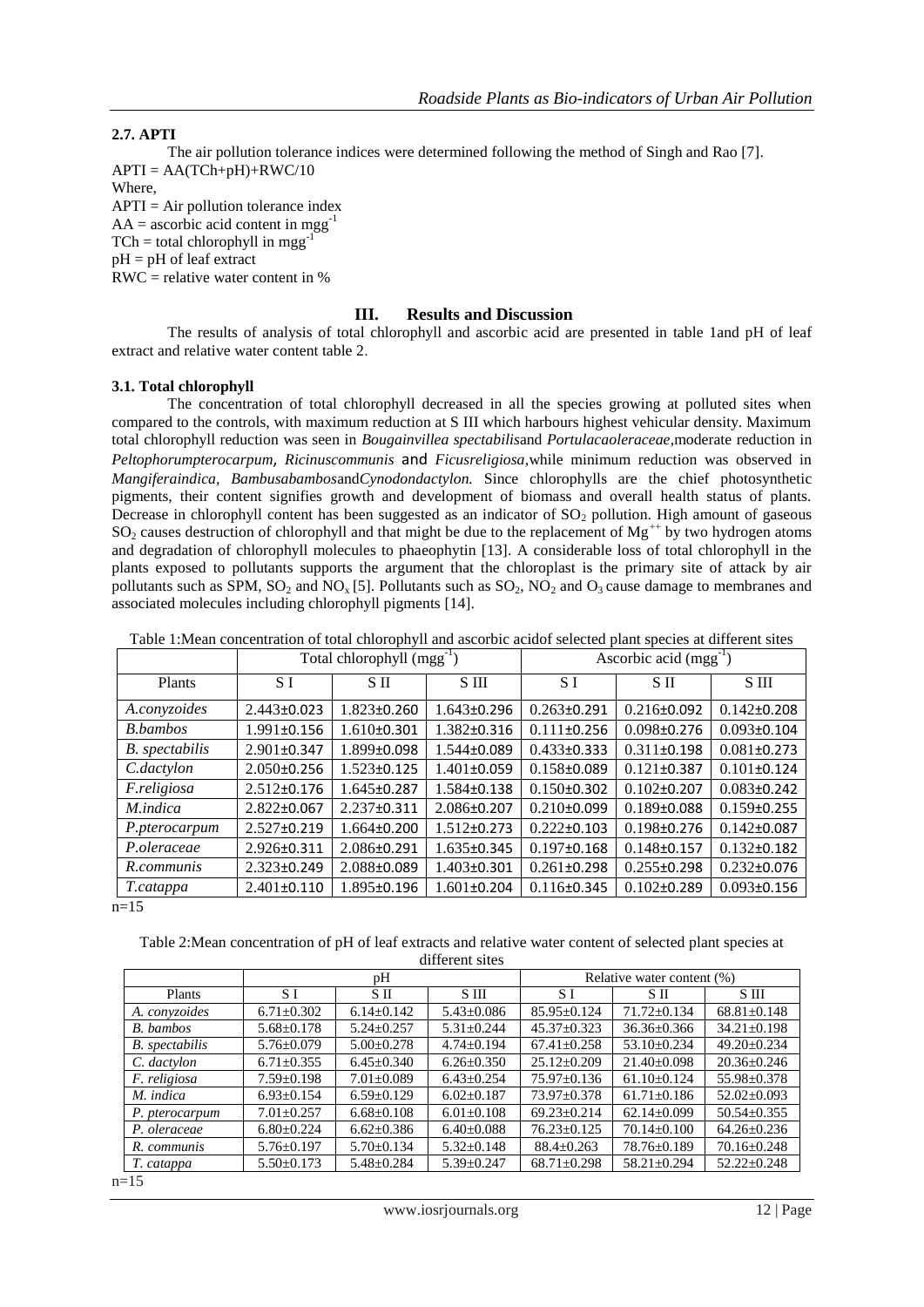#### **3.2. Ascorbic acid**

Traffic density dependent decrease in ascorbic acid content of all the species was noted. Maximum reduction in ascorbic acid content was recorded in *Bougainvillea spectabilis, Ageratum conyzoides*and *Ficusreligiosa*, moderate reductionwas noted in*Cynodondactylon*, *Peltophorumpterocarpum*and *Portulacaoleraceae*.While *Ricinuscommunis, Bambusabambos, Terminaliacatappa*showed least reduction*.* Reduction in ascorbic acid is attributed to increased rate of production of reactive oxygen species (ROS) during photo-oxidation of  $SO_2$  to  $SO_3[15]$ . Ascorbic acid is an antisorbic vitamin, strong reducing agent reported to play an important role in  $SO_2$  reduction and it activates many physiological and defence mechanism, also maintains the stability of plant cell membranes during pollution stress. Its reducing power is directly proportional to its concentration [9].

#### **3.4. pH**

All the plant samples collected from polluted site exhibited a shift in pH towards acidic range. High acidic pH was found in *Bougainvillea spectabilis*(4.74),*Bambusabambos*(5.31) *and Ricinuscommunis*(5.32). The presence of  $SO_2$  and NOx in the ambient air causes a change in pH of the leaf sap towards acidic range [17]. Upon diffusion of  $SO_2$  through stomata, gaseous  $SO_2$  dissolves in water to form sulphites, bisulphate and their ionic species with the generation of protons influencing the cellular pH [18]. It is therefore opined that the pH change towards acidic range observed in most species is due to entry of  $SO<sub>2</sub>$  into leaf mesophyll tissue.

#### **3.3. Relative water content**

Plants growing in polluted site showed reduced relative water content, with maximum reduction in *Mangiferaindica, Bougainvillea spectabilis,* moderate reduction was observed in *Peltophorumpterocarpum, Ficusreligiosa, Bambusabambos*and minimum reduction in *Portulacaoleraceae*and *Cynodondactylon.* Water content is an important factor which determines the physiological status of the plant. The relative water content is associated with protoplasmic permeability in cells.Loss of water and dissolved nutrients results in early senescence of leaves. The relative water content in a plant body helps in maintaining its physiological balance under stress conditions including air pollution stress [16]. The reduced relative water content indicates disturbed physiological status in the plants due to pollution [14].

#### **3.5. Air Pollution Tolerance Index**

The calculated APTI decreased progressively from control to highly polluted sites, table 3.

| Plants                    | S I         | S II        | S III       |                   |
|---------------------------|-------------|-------------|-------------|-------------------|
|                           | <b>APTI</b> | <b>APTI</b> | <b>APTI</b> | % ROC             |
| Ageratum conyzoides       | 9.15        | 6.48        | 5.12        | $44.06 \pm 0.251$ |
| <b>Bambusabambos</b>      | 4.62        | 3.70        | 3.48        | 24.64±0.109       |
| Bougainvillea spectabilis | 9.21        | 5.52        | 4.57        | $50.41 \pm 0.307$ |
| Cynodondactylon           | 2.65        | 2.33        | 2.27        | $14.22 \pm 0.298$ |
| Ficusreligiosa            | 7.74        | 6.19        | 5.66        | $26.87 \pm 0.273$ |
| Mangiferaindica           | 8.60        | 6.33        | 5.03        | $41.51 \pm 0.271$ |
| Peltophorumpterocarpum    | 7.13        | 6.67        | 6.36        | $10.84 \pm 0.346$ |
| Portulacaoleraceae        | 7.81        | 7.16        | 6.93        | 11.28±0.271       |
| Ricinuscommunis           | 8.90        | 8.07        | 8.07        | 19.43±0.192       |
| Terminaliacatappa         | 6.96        | 5.94        | 5.28        | 24.13±0.278       |

| Table 3:APTI and their per cent reduction over control (%ROC) |  |  |
|---------------------------------------------------------------|--|--|
|                                                               |  |  |

 $n=15$ 

The APTI of *Bougainvillea spectabilis* showed maximum decrease from S I (9.21) to S III (4.57), *Cynodondactylon*showed least difference from control to polluted site with 2.65 to 2.27 respectively.The mean per cent reduction of APTI over control showed highest reduction in *Bougainvillea spectabilis* (50.41), *Ageratum conyzoides*(44.06)and *Mangiferaindica*(41.51),while least reduction was seen in *Cynodondactylon* (14.22), *Portulacaoleraceae*(11.28) and*Peltophorumpterocarpum*(10.84).

The results obtained for *Cynodondactylon*and *Bougainvillea spectabilis*are comparable to the results reported by Ramakrishnaiah and Somashekar [14]. The observed APTI values for *Ficusreligiosa* and *Mangiferaindica* closely agrees with Avnish [19]. The APTI results obtained for *Bambusabambos* (3.48 - 4.62) and *Terminaliacatappa* (5.28 - 6.96) in the present study were lower when compared to that reported by Agbaire [20].

Many reports have indicated that the species with low index values are sensitive to air pollution and *vice versa*[21, 22, 23].The level of APTI exclusively depends on the intrinsic nature of each species since the level of total chlorophylls, ascorbic acid, pH and relative water contents varies greatly from species to species